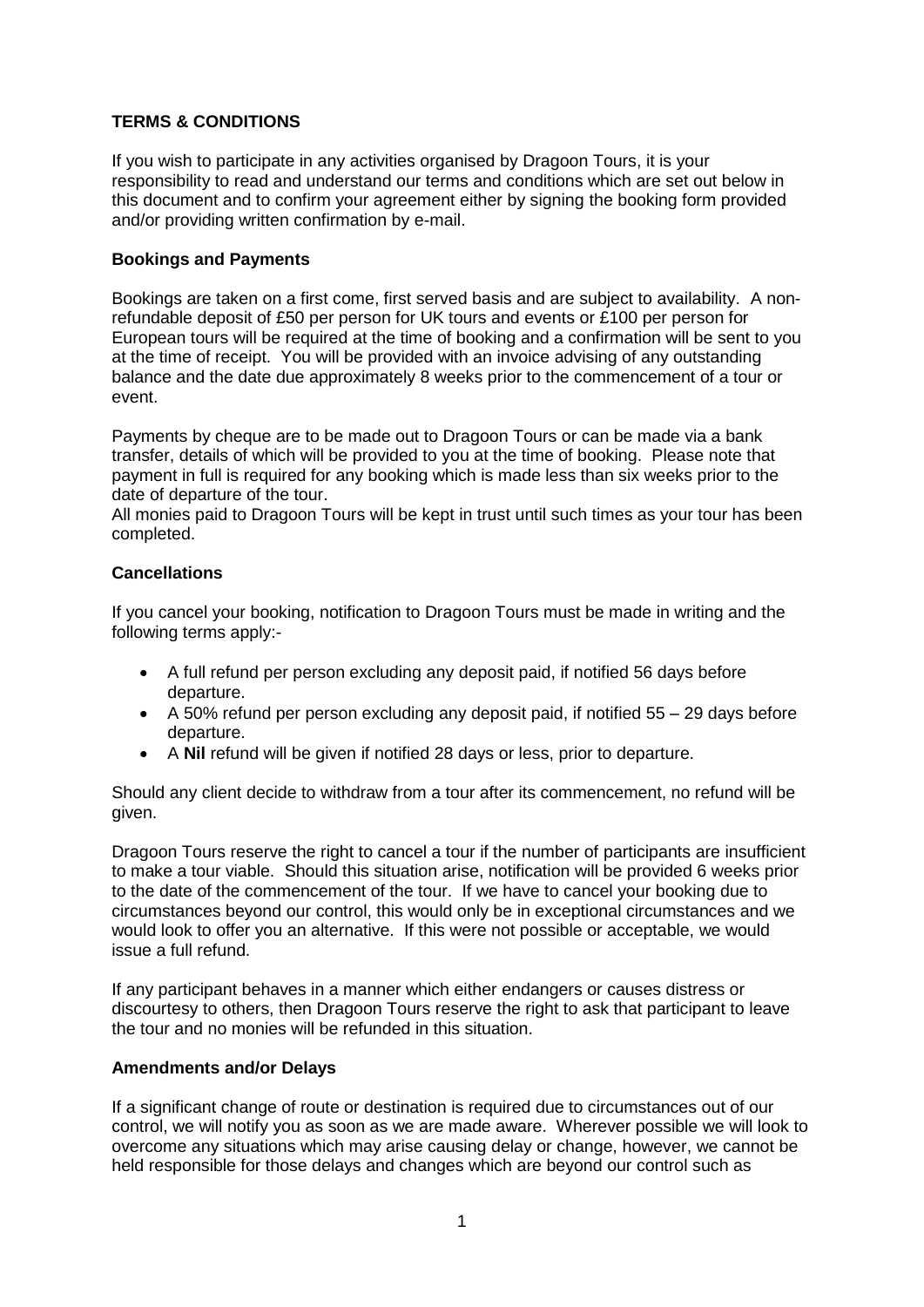train/ferry delays, weather conditions<sup>1</sup>, traffic congestions, terrorism, war, industrial dispute, closure of itemised visitor attractions.

## **Responsibilities**

Dragoon Tours accept responsibility for providing you with a tour experience as near as is possible to that described to you in our tour itineraries. Any information you provide to us will not be forwarded on to any other party without your prior consent.

The customer is responsible for ensuring that:-

- Their motorcycle is mechanically sound, in a roadworthy condition and road legal
- They hold a valid certificate of insurance covering the motorcycle, rider and pillion (where relevant) – and comply with any requirements to notify their Insurance Company when travelling to specified countries in the EU
- They provide their own vehicle breakdown and accident recovery policies and that any repairs are the responsibility of the bike owner and not Dragoon Tours. All reasonable assistance will be provided at the time, however, should a customer be unable to carry on with the tour due to mechanical or accident damage then we will be unable to refund the cost of the tour
- They are responsible for adhering to traffic regulations and laws of the country relevant to the tour, and are responsible for any penalty which may be incurred if they are discovered to be in breach of these laws
- They provide personal travel insurance for themselves and their pillion (if relevant)
- Their passport is valid and up to date for european tours
- They are in possession of their own European Health Insurance card (EHIC)on european tours
- Original driving licence and vehicle documentation are required to be carried on european tours
- At all times they are responsible for the manner in which they ride and do not endanger other members of the tour group or any other road users. Any injury, illness or fatality during the tour, is not the responsibility of Dragoon Tours.

Should a client be delayed on route to the departure point for the start of a tour, it is the responsibility of the client to notify Dragoon Tours of this delay and to ride unaccompanied to an agreed, re-arranged meeting point.

If any incident occurs that may cause delay to a tour, the appropriate procedures will be adhered to. Dragoon Tours will take all necessary steps to keep all members of the tour fully informed of the situation

## **PRIVACY POLICY**

This privacy policy details how we at Dragoon Tours treat any Personal Information<sup>2</sup> that you provide to us.Any Personal Information that you provide to Dragoon Tours will not be forwarded to a thirdparty without your prior consent.

# **How do Dragoon Tours use your information?**

 $\overline{a}$ **1** If weather conditions deteriorate on any day during a tour to such a degree that the client chooses to curtail the ride and seeks alternative accommodation, this will be undertaken at the client's own discretion and Dragoon Tours will not be responsible for any additional costs that this would incur.

<sup>2</sup>For the purpose of this document, Personal Information means details you are asked to provide to Dragoon Tours such as your name, address, e-mail address, telephone numbers, motorcycle details, bank details and/or any other information which is requested on our booking form.